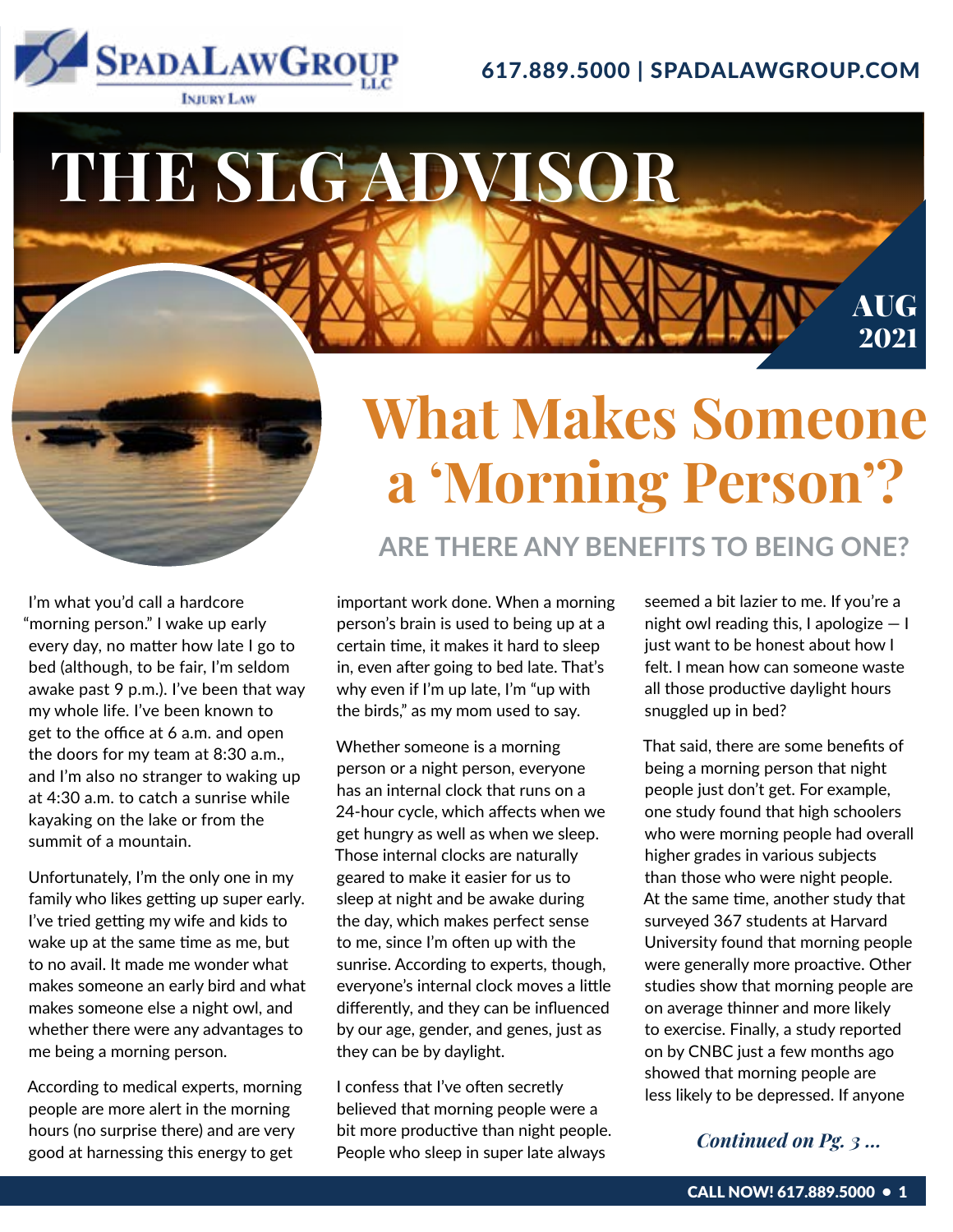## Is My Insurance Company Spying on Me? What to Do

Would an insurance company spy on you if you filed a personal injury claim? Yes, they would, although they might use more euphemistic terms like "surveillance" or "investigation" to describe their tactics for keeping tabs on anyone who tries to make them pay for injuries their insureds caused. We should just call it what it is: spying.

But why would an insurance company go through the trouble of spying on you? In short, they do so in order to make sure you're really as injured as you say you are. If they can gather evidence that shows your injuries might not be as bad as you claim, then they can make the case that your injury claim isn't worth as much as you think.

Now, insurance companies won't do this for every claim  $-$  but they will do it if the potential payout is significant enough to make them nervous. If you have a serious injury and you want to make sure that the insurance company doesn't have any grounds to reduce or deny your claim, keep the following tips in mind.

First, don't try to engage in any activities that you claimed you couldn't do. It doesn't matter if you're feeling good one day or not  $-$  if you said you can't shovel snow, mow the lawn, or play catch with your kid because of your injury and you try to do one of these things, someone from the insurance company could snap a photo or shoot a video and present it as evidence to reduce or even deny your claim. When you're in the middle of your lawsuit, be aware that someone may be watching what you are doing.

Second, stay off of social media if you can or at the very least be careful what you post. Today, it's really easy to find a person's online profiles and posts. Insurance companies can and will go through all of your recent posts to find any evidence (no matter how out of context it may be) that you're not suffering from your injuries. So, even if your post doesn't seem like it would harm your claim, better safe than sorry.

At Spada Law, we know that photos can be misleading, and they don't paint the whole picture of your condition. We have handled some egregious cases of spying by the insurance companies, and we know how to fight against their tactics. Call or text us today at 617.889.5000 with any questions. When the insurance companies want to fight, we make sure it's a fair fight.

## **To Stay Safe When**

### **MAKE SURE**

During the hottest days of the summer, there's nothing better than taking a boat out onto the water for some wakeboarding, water skiing, tubing, or simply some sunbathing. Under the sweltering August heat, though, you might also want to jump out of the boat for a little swim. While it's a fun way to cool off, it can also be incredibly dangerous without the right precautions. So before you take the plunge please make sure you do these two things.

#### Shut off the engine.

If you own a boat, this might seem like a no-brainer. The sad truth is that this leads to injuries and deaths all too often. If you fail to shut the engine off before someone jumps in the water, you risk swimmers potentially getting cut by the boat's propellers, which is a leading cause of serious injury and death from boating

## Review of the Month



*"They took care of everything when I was hit by a car, and they handled all my medical bills from the accident. I paid nothing out of pocket to get great results from the team at Spada. Would definitely call them again if I needed help."*



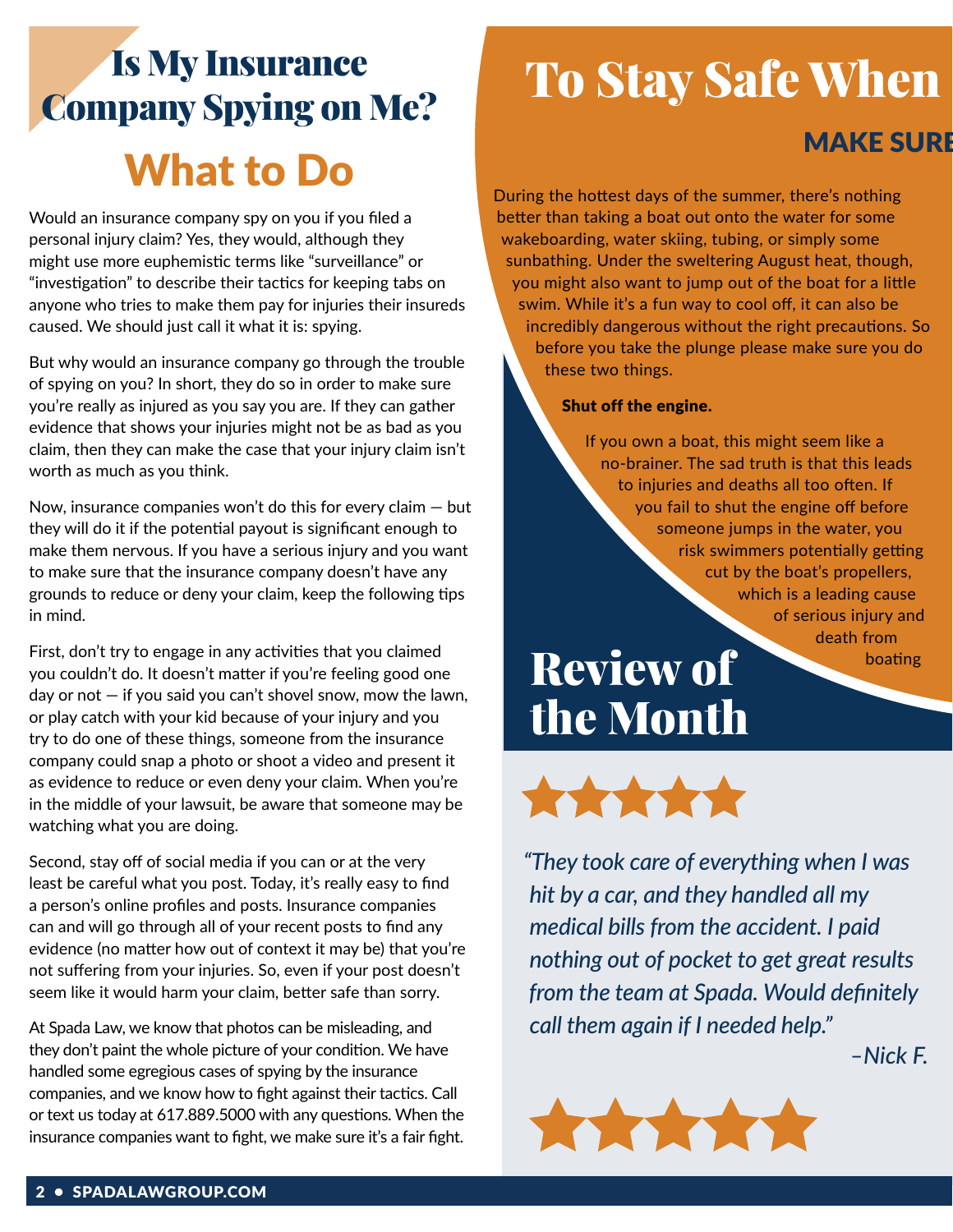### **Local Chef's Corner**

# **Swimming Near Your Boat**

life vest.

Have a great time out on the water this summer, everyone, and stay safe!

operate the boat. The boat got out of the father's reach, and he tragically drowned. So, if you're going for a swim, make sure someone who can drive stays behind on the boat. Otherwise be sure to properly anchor the boat in place. If you want to truly play it safe, wear a

### **TO DO THESE 2 THINGS**

accidents. So, before anyone jumps out of the boat for a swim, triplecheck to make sure the engine is off (not in neutral, OFF!).

#### Have at least one person stay with the boat.

If several people in the boat want to jump out and swim, make sure at least one person (who can drive the boat) stays behind. When you're out on open water, winds, currents, and tides can push your boat farther away from you than you can swim, leaving you to potentially drown.

Unfortunately, this happened on the lake where my family has a summer home. A father and his son were out on their boat. The father hopped in the water to swim, and his son was too young to know how to

### *... continued from Cover*

reading this has evidence that highlights the benefits of being a night owl, send it along, I'd love to read it (at 5:00 a.m. of course).

Even though I fully believe in the benefits of being a morning person, I will say that it does have a few drawbacks. On the mornings where I wake up hours before my wife and children on the weekends, I sometimes wish I could just go back to sleep — but I never can. I have also never been known to be the life of the party if that party goes beyond 10 p.m. It's a running joke in my circle of friends that after 9 p.m., it's "past Lenny's bedtime."

Over the years, I've tried being less of a morning person, but it hasn't worked. My internal clock has been the same for 56 years, so I doubt I'll change anytime soon. I guess I'll just have to continue making the most of my early mornings and missing out on the occasional late-night parties! (For the record, I wrote this at 6:00 a.m. on a Saturday while my family was fast asleep.)

-Len Spada

### The Best Way to End a Hot Summer Day:

**A Little Bit of Sangria**



*Looking for something tasty and cold to take the edge off at the end of a hot summer day? Few drinks will accomplish those things better than this sangria recipe (found at GimmeSomeOven.com)!*

### **INGREDIENTS**

- 2 bottles of Spanish red wine
- $\frac{1}{2}$  cup brandy
- 2 oranges, one juiced, the other diced
- 1 green apple, diced
- 1 lemon, diced
- 1 cinnamon stick
- Optional: simple syrup or maple syrup for sweetness, or lemon-lime soda, ginger ale, or sparkling water for bubbles

### DIRECTIONS

- 1. Add all necessary ingredients together in a large pitcher and stir them.
- 2. Cover and refrigerate for anywhere between 30 minutes and 4 hours.
- 3. Serve over ice, top with a splash of soda or sparkling water if desired, and enjoy!